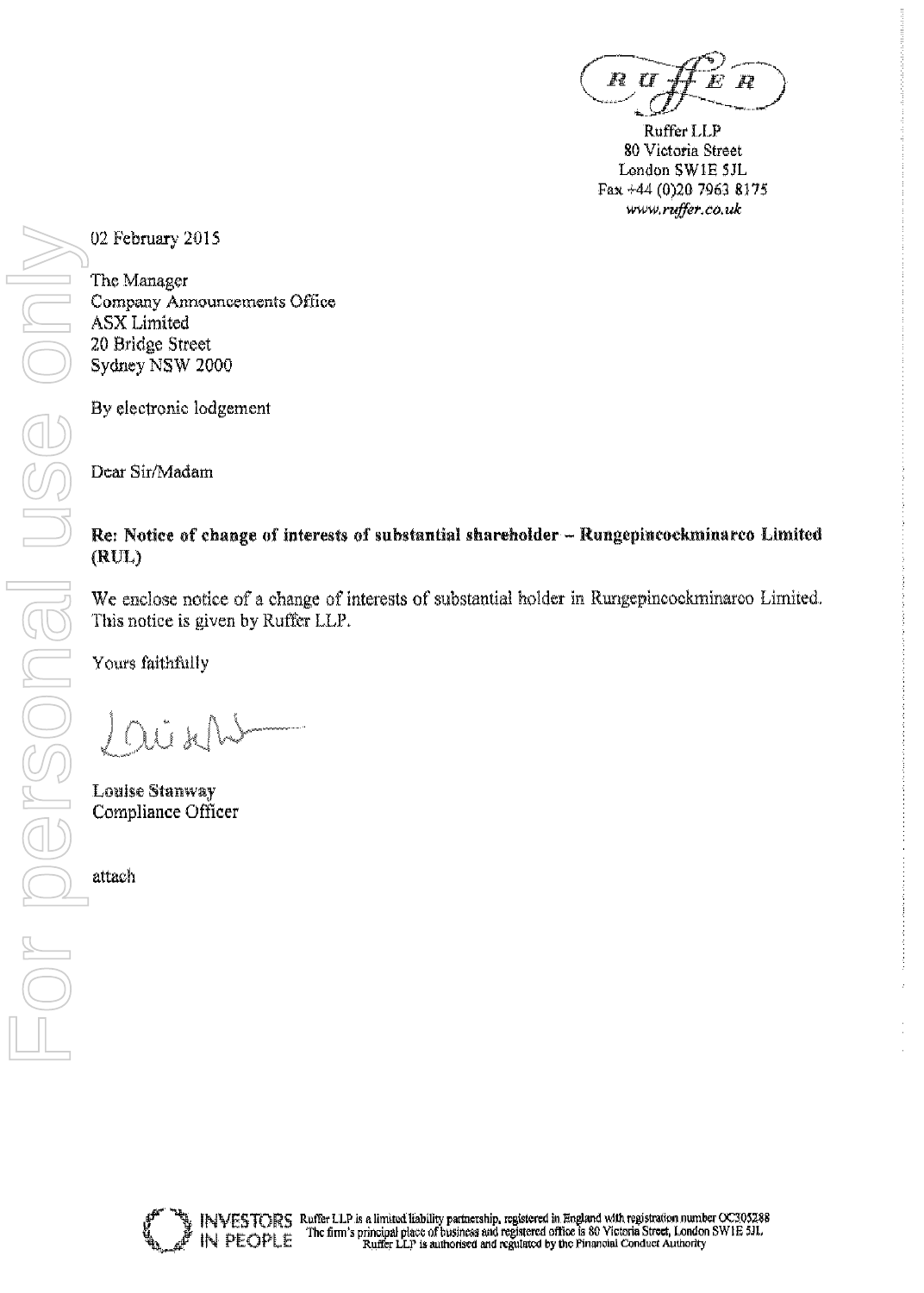# **Form 604**

Corporations Act 2001 Section 671B

# Notice of change of interests of substantial holder

| <b>To Company Nerre/Scheme</b>                                                   | Rungepincockminarco Limited |                            |  |  |  |  |
|----------------------------------------------------------------------------------|-----------------------------|----------------------------|--|--|--|--|
| <b>ACN/ARSN</b>                                                                  | 010.672.321                 |                            |  |  |  |  |
|                                                                                  |                             |                            |  |  |  |  |
| 1. Details of substantial holder(1)                                              |                             |                            |  |  |  |  |
| Name<br>ACN/ARSN (if applicable)                                                 | Ruffer LLP.                 |                            |  |  |  |  |
| There was a change in the interests of the<br>substantial holder on              |                             | 30/01/2015                 |  |  |  |  |
| The previous notice was given to the company on<br>The previous notice was dated |                             | 13 /01 /2015<br>13/01/2015 |  |  |  |  |

 $\rightarrow$  2. Previous and present voting power

The total number of votes attached to all the voting shares in the company or voting interests in the scheme that the substantial holder or an associate (2) had a relevant Interest (3) in when last required, and when now required, to give a substantial holding notice to the company or scheme, are as follows:

| .<br>TRANSPORTANT AND THE RELEASE THE MAIN COMMUNICATION CONTINUES IN THE RELEASE OF THE REPORT OF THE CONTINUES OF<br>Class of securities (4) | Previous notice :            |                  | Present notice      |                     |
|------------------------------------------------------------------------------------------------------------------------------------------------|------------------------------|------------------|---------------------|---------------------|
|                                                                                                                                                | Ferson's votes               | Voling power (5) | Person's votesi     | Voting power (5)    |
| Fully Paid<br>, Jrdinary .                                                                                                                     | .227.948<br>. . <del>.</del> | 16.3%            | ,992,448<br>A diane | ----<br>7.3%<br>HIT |

#### 3. Changes in relevant interests

Particulars of each change in, or change in the nature of, a relevant interest of the substantial holder or an associate in voting securities of the company or scheme, since the substantial holder was last required to give a substantial holding notice to the company or scheme are as follows:

| Date of<br>change | Person whose<br>relevant interest.<br>changed | Nature of<br>charge (6)                   | Consideration<br>given in relation<br>to change (7) | Class and<br>number of<br><i><b>Securites</b></i><br>affected | Person's<br>a on v<br>allacted |
|-------------------|-----------------------------------------------|-------------------------------------------|-----------------------------------------------------|---------------------------------------------------------------|--------------------------------|
| 13/01/2015        | Ruffer LLP                                    | Purchase of<br>ordinary shares            | AUD \$118,502.03                                    | 200,000<br>ordinary shares                                    | 200,000                        |
| 22/01/2015        | Ruffer LLP                                    | $\mathbf F$ urchase of<br>ordinary shares | AUD \$35,627.35                                     | 64,500 ordinary 64,500<br>khares                              |                                |
| 23/01/2015        | Ruffer LLP                                    | Purchase of<br>kordinary shares           | AUD \$5,837.65                                      | $ 10.500$ ordinary $ 10.500$<br>khares                        |                                |
| 27/01/2015        | Ruffer LLP                                    | Purchase of<br>ordinary shares            | AUD \$28,976.24                                     | 52,326 ordinary 52,326<br>shares                              |                                |
| 28/12/2015        | Ruffer LLP                                    | Purchase of<br>ordinary shares            | AUD \$1,933.27                                      | 3.500 ordinary<br>khares                                      | 3,500                          |
| 29/01/2015        | Ruffer LLP                                    | Purchase of<br>ordinary shares            | AUD \$16,737.65                                     | 29,500 ordinary 29,500<br>shares                              |                                |
| 30/01/2015        | Ruffer LLP                                    | Purchase of<br>ordinary shares            | AUD \$817.788.19                                    | 1,404,174<br>ordinary shares                                  | 1,404,174                      |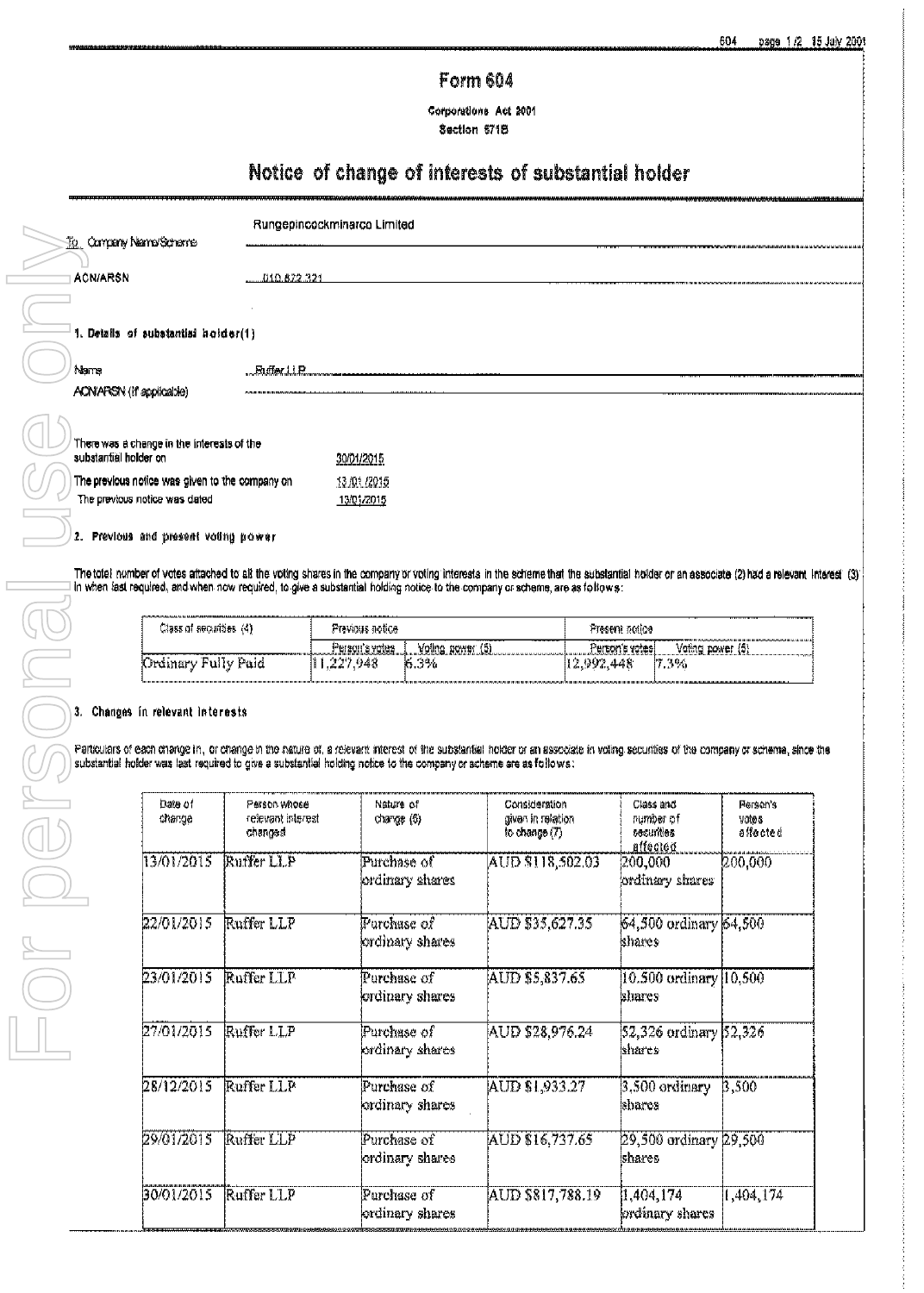### 4. Present relevant interests

Particulars of each relevant interest of the substantial holder in voting securities after the change are as follows:

| Holder of<br>relevant | Registered<br>holder of          | Person entitled<br>to be registered   | Nature of<br>relevant                                    | Class and<br>number of | Person's votes |
|-----------------------|----------------------------------|---------------------------------------|----------------------------------------------------------|------------------------|----------------|
| interest              | securities                       | as holder (8)                         | interest (6)                                             | securities             |                |
| Ruffer LLP            | Bank of New York<br>Mellon SA/NV | Ruffer LLP (on<br>behalf of CF Ruffer | Ruffer LLP has entered<br>into Investment                | 12,992,448             | 12,992,448     |
|                       |                                  |                                       | Management Agreements                                    | ordinary               |                |
|                       |                                  | Equity & General                      | (IMAs) under which it                                    | shares                 |                |
|                       |                                  | Fund)                                 | serves as investment                                     |                        |                |
|                       |                                  |                                       | advisor to over 6,000                                    |                        |                |
|                       |                                  |                                       | discretionary clients                                    |                        |                |
|                       |                                  |                                       | (collectively, the                                       |                        |                |
|                       |                                  |                                       | "Accounts"). Only one of                                 |                        |                |
|                       |                                  |                                       | these Account clients is                                 |                        |                |
|                       |                                  |                                       | currently the beneficial<br>hoider of the Issuer's       |                        |                |
|                       |                                  |                                       | securities, being a                                      |                        |                |
|                       |                                  |                                       | collective investment                                    |                        |                |
|                       |                                  |                                       | scheme called CF Ruffer                                  |                        |                |
|                       |                                  |                                       | Equity & General Fund,                                   |                        |                |
|                       |                                  |                                       | [However, in the future it is]                           |                        |                |
|                       |                                  |                                       | possible that the Issuer's                               |                        |                |
|                       |                                  |                                       | securities may be held by<br>other Account clients.      |                        |                |
|                       |                                  |                                       |                                                          |                        |                |
|                       |                                  |                                       | As investment advisor,                                   |                        |                |
|                       |                                  |                                       | Ruffer LLP is empowered<br>to exercise all voting rights |                        |                |
|                       |                                  |                                       | and make investment                                      |                        |                |
|                       |                                  |                                       | decisions regarding the                                  |                        |                |
|                       |                                  |                                       | Issuer's securities held by                              |                        |                |
|                       |                                  |                                       | the Accounts.                                            |                        |                |
|                       |                                  |                                       | Under each IMA, Ruffer                                   |                        |                |
|                       |                                  |                                       | LLP is entitled to be paid al                            |                        |                |
|                       |                                  |                                       | tee for managing the                                     |                        |                |
|                       |                                  |                                       | portfolio(s) for the                                     |                        |                |
|                       |                                  |                                       | discretionary client and the<br>discretionary client is  |                        |                |
|                       |                                  |                                       | entitled to terminate the                                |                        |                |
|                       |                                  |                                       | IMA in certain                                           |                        |                |
|                       |                                  |                                       | circumstances by giving                                  |                        |                |
|                       |                                  |                                       | notice to Ruffer LLP.                                    |                        |                |
|                       |                                  |                                       | Ruffer LLP may be                                        |                        |                |
|                       |                                  |                                       | deemed to have a relevant                                |                        |                |
|                       |                                  |                                       | interest in the Ordinary<br>Fully Paid Shares held for   |                        |                |
|                       |                                  |                                       | such Accounts as Ruffer                                  |                        |                |
|                       |                                  |                                       | LLP is empowered to                                      |                        |                |
|                       |                                  |                                       | exercise all voting rights                               |                        |                |
|                       |                                  |                                       | and make investment                                      |                        |                |
|                       |                                  |                                       | decisions regarding the                                  |                        |                |
|                       |                                  |                                       | Issuer's securities held by<br>the relevant Account or   |                        |                |
|                       |                                  |                                       | Accounts.                                                |                        |                |
|                       |                                  |                                       | Bank of New York Mellon!                                 |                        |                |
|                       |                                  |                                       | SA/NV is the registered                                  |                        |                |
|                       |                                  |                                       | holder of the securities and                             |                        |                |
|                       |                                  |                                       | the depositary for CF                                    |                        |                |
|                       |                                  |                                       | Ruffer Equity & General<br>Fund.                         |                        |                |
|                       |                                  |                                       |                                                          |                        |                |
|                       |                                  |                                       | Accompanying this form is<br>an extract of the           |                        |                |
|                       |                                  |                                       | investment management                                    |                        |                |
|                       |                                  |                                       | agreement (Annexure A)                                   |                        |                |
|                       |                                  |                                       | between Ruffer LLP and                                   |                        |                |
|                       |                                  |                                       | Capita Financial Managers<br>Limited (the authorised     |                        |                |
|                       |                                  |                                       | corporate director of CF                                 |                        |                |
|                       |                                  |                                       | Ruffer Equity & General                                  |                        |                |
|                       |                                  |                                       | Fund) under which Ruffer                                 |                        |                |
|                       |                                  |                                       | LLP is authorised to<br>manage the portfolio of CF       |                        |                |
|                       |                                  |                                       | Ruffer Equity & General                                  |                        |                |
|                       |                                  |                                       | <b>Free</b>                                              |                        |                |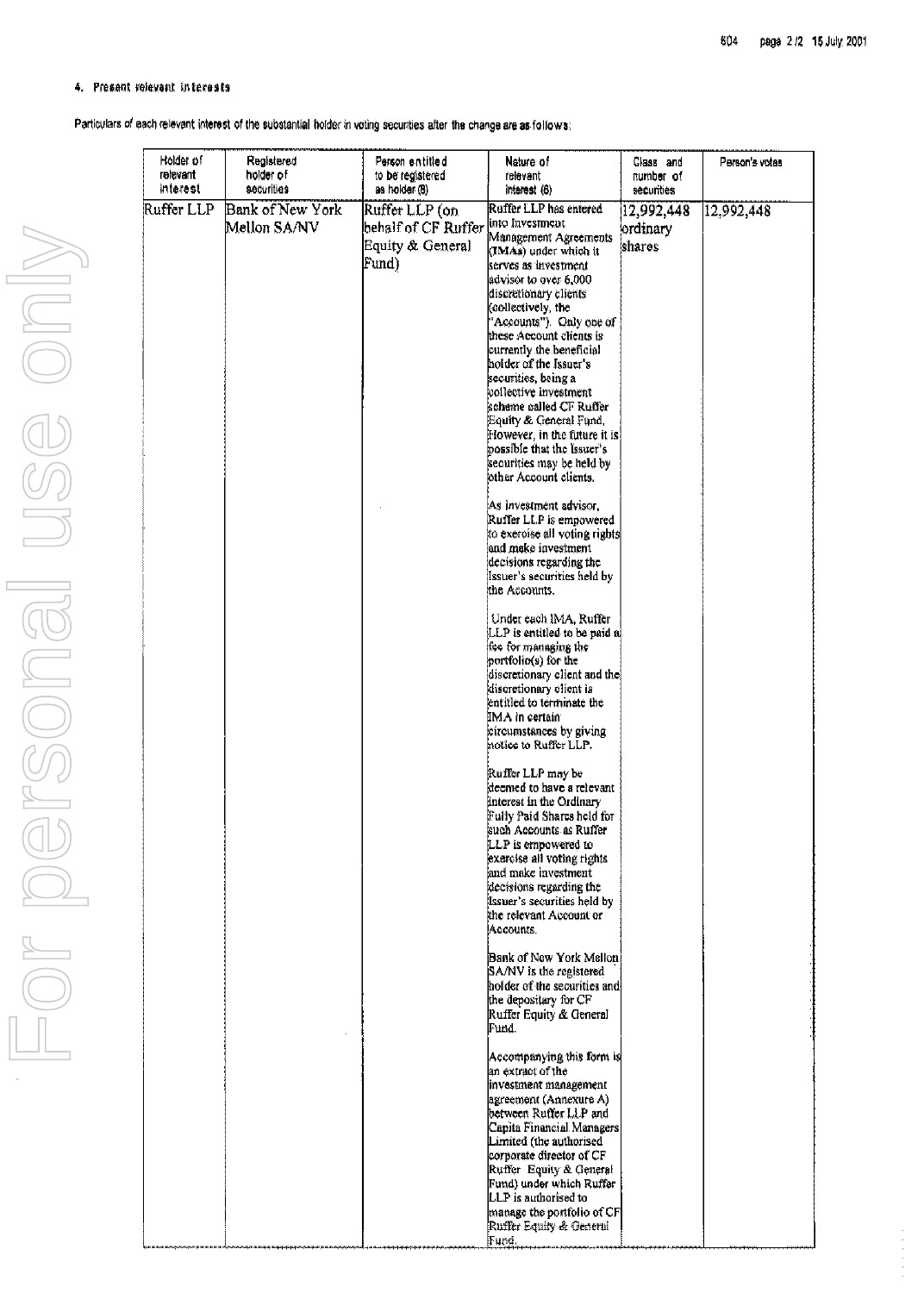#### 5. Changes in association

The persons who have become associates (2) of, ceased to be associates of, or have denoted the entertainty of their association (9) with, the substantial holder in relation to voting interests in the company or scheme are as follows:

| ----------<br>--------<br>. Acniarsni<br>Name and<br>(# GDDHCGDH) | ----------<br>----------<br>noushees to enumber                                                               | ----------                                                                                                          | . | --------- | --------- | --------  |
|-------------------------------------------------------------------|---------------------------------------------------------------------------------------------------------------|---------------------------------------------------------------------------------------------------------------------|---|-----------|-----------|-----------|
| --------------------------<br>N/A                                 | 88.1119.90   1981.111   1111.11.13.13.13.10.0000<br>The contract of the common<br>THE REPORT FOR ANYWHERE WAS |                                                                                                                     |   |           |           | --------- |
| $-1.00111$<br><b>COLORADO</b><br>.                                | .                                                                                                             | 1. HEARLY RUNAIR ARRAIGNMENT COMMANDER ARRESTS TO THE RESIDENCE OF COMMANDER AREA LINEAR ARRESTS ARRESTS AND ARREST |   |           |           |           |
|                                                                   |                                                                                                               |                                                                                                                     |   |           |           |           |

8. Addresses

The addresses of persons named in this form are as follows:

| Nano                                  | Address                                      | ---------------        |              |  | <br>***************************** |
|---------------------------------------|----------------------------------------------|------------------------|--------------|--|-----------------------------------|
| a German<br>- -<br>жипег<br>Ann Ann B | - - -<br>-80<br>' Victoria Street, London, ' | - 夏 寛/王眉 -<br>ت ۱۳۲۱ ت | $-11$<br>--- |  |                                   |
|                                       |                                              |                        |              |  | ,,,,,,,,,,,,,,                    |

| print name Louise Stanway                                                                                                               | Compliance Officer<br>capacity |            |          |  |
|-----------------------------------------------------------------------------------------------------------------------------------------|--------------------------------|------------|----------|--|
| We approximate the process component contract the<br>sign here<br>Portes<br><b>The Common Street, Inc.</b><br>LLASA AMARA AMAMADILIDI.D | date                           | 02/02/2015 | استستنست |  |

#### **DIRECTIONS**

If there are a number of substantial holders with similar or related relevant Interests (eg. a corporation and its related corporations, or the manager and truetee of an equity trust), the names could be included in an annexure to the form. If the relevant interests of a group of persons are essentially similar, they may be referred to throughout the form as a specifically named group if the membership of each group, with the names and addresses of members is clearly set out in paragraph 6 of the form

See the definition of "associate" in section 9 of the Corporations Act 2001.

See the definition of "relevant interest" in sections 608 and 671B(7) of the Corporations Act 2001.

The voting shares of a company constitute one class unless divided into separate classes.

The person's votes divided by the total votes in the body corporate or scheme multiplied by 100.

Include details of:

- any relevant agreement or other circumstances because of which the change in relevant interest occurred. If subsection 671B(4) applies, a copy of any  $(a)$ document setting out the terms of any relevant agreement, and a statement by the person giving full and accurate details of any contract, scheme or arrangement, must accompany this form, together with a written statement certifying this contract, scheme or arrangement; and
- $(b)$ any qualification of the power of a person to exercise, control the exercise of, or influence the exercise of, the voting powers or disposal of the securities to which the relevant interest relates (indicating clearly the particular securities to which the qualification applies).

See the definition of "relevant agreement" in section 9 of the Corporations Act 2001.

Details of the consideration must include any and all benefits, money and other, that any person from whom a relevant interest was acquired has, or may, becom'e entitled to receive in refation to that acquisition. Details must be included even if the benefit is conditional on the happening or not of a contingency. Details must be included of any benefit paid on behalf of the substantial holder or its associate in relation to the acquisitions, even if they are not paid directly to the person from whomthe relevant interest was acquired.

If the substantial holder is unable to datermine the identity of the person (eg. If the relevant interest arises because of an option) write "unknown".

Give details, if appropriate, of the present association and any change in that association since the lest substantial holding notice.  $\left( 0 \right)$